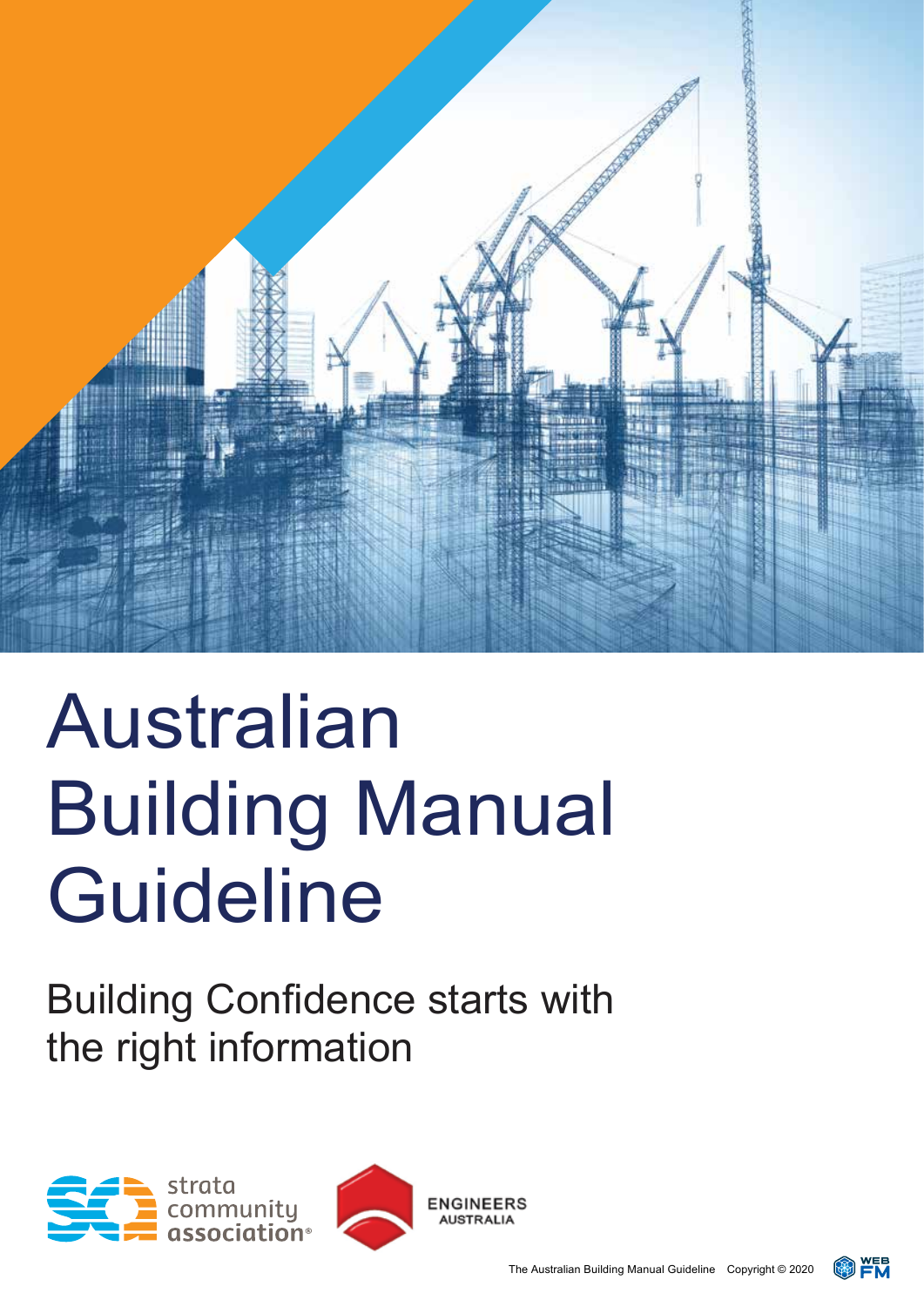## Australian Building Manual Guideline

The Building Manual Guideline has been prepared as a further development of Recommendation #20 in the Shergold Weir Report, "Building Confidence" (February 2018).

Recommendation #20 refers to building manuals (for commercial buildings), as a document that provides relevant information -

- » on the safe use, maintenance and replacement of elements of a building and its facilities;
- » that demonstrates the building complies with regulations and other obligations.

This Building Manual Guideline has been prepared jointly by the Strata Community Association Ltd, Engineers Australia and WebFM Pty Ltd.

#### **Engineers Australia endorsement.**

*"As an expression of Engineers Australia's support for Recommendation 20 of the Shergold Weir Report "Building Confidence" Feb 2018, the draft Building Manual Guideline is to be commended. It represents a viable approach to documenting the design, development, operation and maintenance and use of buildings owned or to be owned by body corporates or other entities. The detail of the Building Manual Guideline will evolve over time in response to better practice and regulatory imperatives and members should keep themselves across these changes."*

#### **Acknowledgements**

The Author would like to acknowledge the input from various parties within the Strata Community Association, Engineers Australia and WebFM staff.

In particular we thank -

- » Alisha Fisher CEO of SCA National who took the time to listen and who saw the need to get this done
- » Maree Davenport CEO of SCA Victoria who provided input into building and consumer policy
- » Dr Tom Crow, Engineers Australia who shared a vision of what should be done
- » Bronwyn Weir, Co-author of the Building Confidence Report, who not only prompted action but also reviewed and supported this Guideline

#### **Ownership of intellectual property rights in this publication**

Copyright (and any other intellectual property rights) in this publication is owned jointly by WebFM Pty Ltd, Strata Community Association Ltd and Engineers Australia. The material contained in the Building Manual Guideline may be copied, distributed and displayed, and derivative works and remixes may be based on it, only for non-commercial purposes and only if the licensor is given the credits (attribution) in the manner specified.

The Author acknowledges this publication to be correct at the time of release and does not accept responsibility for any consequences arising from the use of the information herein. Persons should rely on their own skill and judgement to apply information to specific issues.

**Requests and enquiries** regarding authorisation should be directed to:

The Director WebFM Pty Ltd PO Box 632, Camden, NSW 2570 Email: info@webfm.net

or The CEO Strata Community Association Ltd Suite 101, Level 1/845 Pacific Hwy, Chatswood NSW 2067 Email: admin@strata.community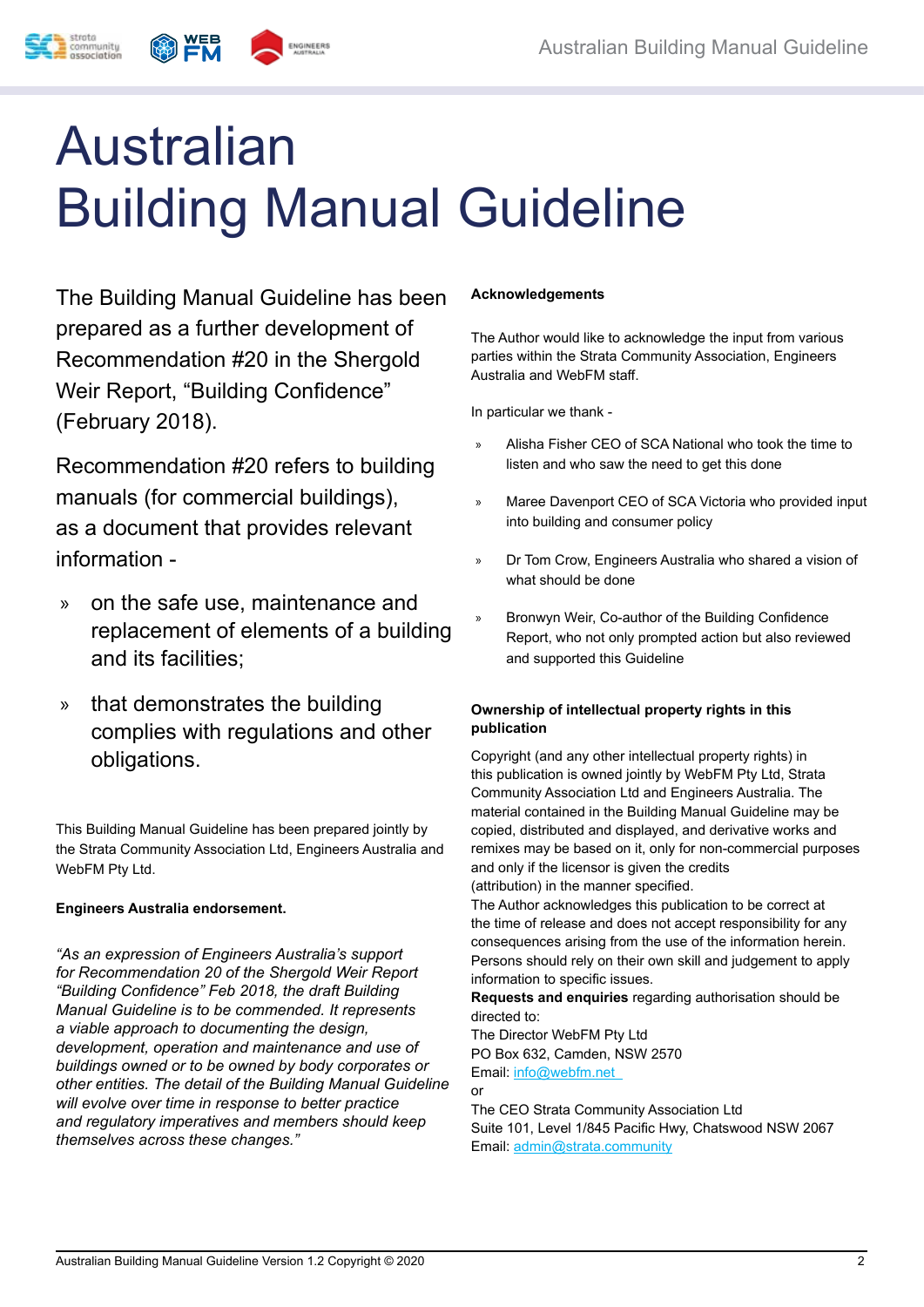

## Table of Contents

| 1.6 A Building Manual is not a Maintenance System 4        |
|------------------------------------------------------------|
| 1.7 Building Manual as Gateway to Industry Reform  4       |
| 2. Legal Requirements for Building Information  5          |
| 2.1 National Construction Code (NCC)  5                    |
|                                                            |
| 2.2 Buildings requiring a Building Manual 5                |
|                                                            |
| 2.5 NSW Environmental Planning and Assessment Act          |
|                                                            |
|                                                            |
|                                                            |
|                                                            |
|                                                            |
|                                                            |
| 3.2 The Building Manual and Sub Manuals  7                 |
| 3.3 Manuals for Multiple Structures and Buildings  7       |
| 3.4 Roles in Preparing and Finalising a Building Manual  7 |
|                                                            |
|                                                            |
|                                                            |
| 3.5.3 Operations and Maintenance Sub-Manual 9              |
|                                                            |
| 3.6 Additional requirements for Building Manuals 11        |
| 3.7 Cost of Building Manual Preparation  12                |
|                                                            |
|                                                            |
|                                                            |
|                                                            |

| 4.1 Attachment 1 – National Construction Code Classes |
|-------------------------------------------------------|
|                                                       |
| 4.2 Attachment 2 - Extract Commonwealth Work Health   |
|                                                       |
| 4.3 Attachment 3 – Extract QLD Body Corporate and     |
| Community Management (Standard Module)                |
|                                                       |
|                                                       |
|                                                       |

#### **Disclaimer**

Any information contained in this report as a statement, opinion or implied comment is made in good faith and on the basis that Strata Communities Australia, Engineers Australia and WebFM Pty Ltd are not liable (whether by reason of negligence, lack of care or otherwise) to any person for damage or loss whatsoever which has occurred or may occur in relation to that person taking or not taking (as the case may be) action in respect of strategy, statement, data, opinion or implied statement or otherwise.

#### **Document Benchmark**

WebFM has been providing its on-line Omtrak system to major clients and contractors since 2001. Over 3500 projects have been delivered to date for Defence, Health, Aged Care High Rise Residential, Education, Commercial, Industrial, Retail, Transport, Entertainment and other facilities. Based on this extensive industry experience and client feedback, a benchmark format has evolved into a basic common outline for a Building Manual.

**Stuart Smith, Principal Author Dated 14 November 2019**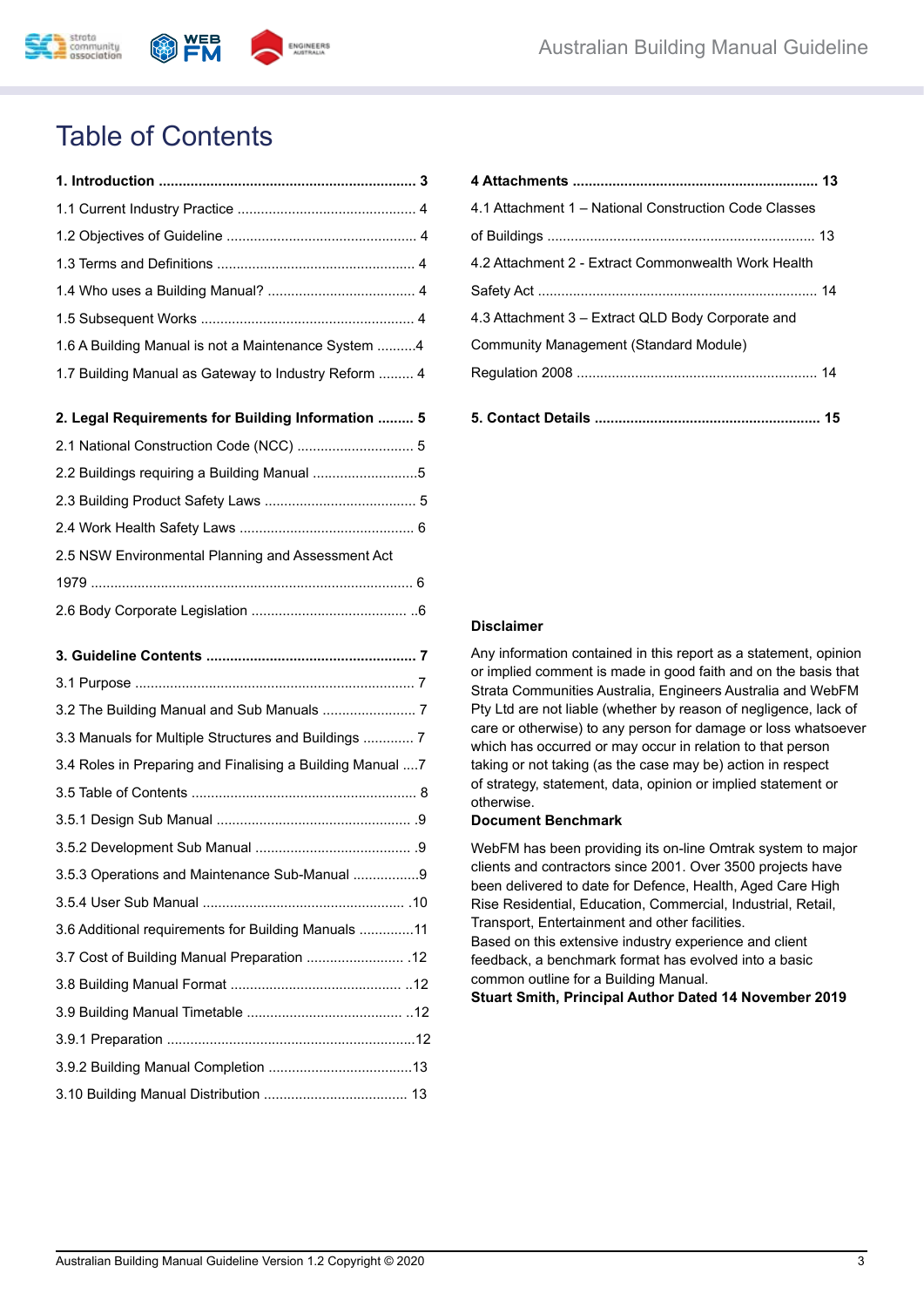

## 1. Introduction

The Building Manual Guideline has been prepared as a further development of Recommendation #20 in the Shergold Weir Report, "Building Confidence" (February 2018). Recommendation #20 refers to building manuals (for commercial buildings), as a document that provides relevant information -

- » on the safe use, maintenance and replacement of elements of a building and its facilities;
- that demonstrates the building complies with regulations and other obligations.

Thus, the manual is a full set of final documents for a commercial building which includes all relevant documents for the ongoing management of the building. The Report identified a problem that the manual is not usually collated and passed on to the owner or subsequent purchaser. This makes it difficult for owners to verify how decisions were made and to adequately ensure that safety systems are properly maintained over the life of the building

#### **1.1 Current Industry Practice**

Current industry practice is ad-hoc and usually driven by the contract terms and specifications of a particular client. Government projects often have very detailed and specific requirements about documentation to be handed over on completion of projects.

Most private sector projects are subject to the various design consultant's specifications (e.g. mechanical, electrical, and architectural) who each can have their own and often conflicting requirements. The absence of a defined code or industry guide to set minimum content and format is a current problem.

#### **1.2 Objectives of Guideline**

The Guideline has been developed to set out the acceptable minimum standard for the content of a Building Manual at project handover on completion of a building. The objectives of the Guideline are to:

- » Provide a framework for the content of a Building Manual
- » Act as a best practice benchmark for industry to follow
- » Provide an auditable document for future reference
- » Ensure Building Manual Users have access to relevant information on the building
- » Meet the statutory requirements related to provision of information
- » Provide sufficient information to enable Building Manual Users to fulfil their responsibilities for ongoing use, operation, maintenance, risk management, life cycle replacements and if needed, demolition of the assets.

#### **1.3 Terms and Definitions**

Building – the term building used in the guideline can be applied to a stand-alone structure or a group of related structures that may form a precinct or a facility. The Building Manual is intended to cover all built structures and maintainable elements that form a completed project.

Facility – the term facility is used in conjunction with the term 'Building' to explain a broader scope for a Building Manual than a single structure. By example external carparks would form part of the whole facility and therefore would be included in the Building Manual. Information would cover lighting, security, landscape irrigation, access and ticketing systems.

#### **1.4 Who uses a Building Manual?**

The information in a Building Manual can be used by current and future building owners and users, facility managers, strata managers, developers, contractors and consultants. It can also provide evidence of compliance to government and regulatory bodies. This group of people is referred to in the document as Building Manual Users.

#### **1.5 Subsequent Works**

A Building Manual is a point in time document that reflects the final as-built building. Subsequent changes to the building require a separate Building Manual that reflects any future new works. This ensures the evidence in each Building Manual remains intact and provides a transparent audit trail for current and future Building Owners and Users.

#### **1.6 A Building Manual is not a Maintenance System**

The Building Manual is not a log book of day to day defects, repairs, replacements or other works. This is the role of a Maintenance Management System. The Building Manual would provide information to be used by the Maintenance Management System, such as schedules of assets, regular and planned servicing, inspections, testing, replacements and other works.

#### **1.7 Building Manual as Gateway to Industry Reform**

The Guideline is an important first step in addressing the challenges of information management handover to facility and strata managers.

The reform recommendations are diagrammatically shown in figure 1. In effect, the Building Manual (#20) becomes the gateway to ensuring all other relevant Report recommendations are implemented.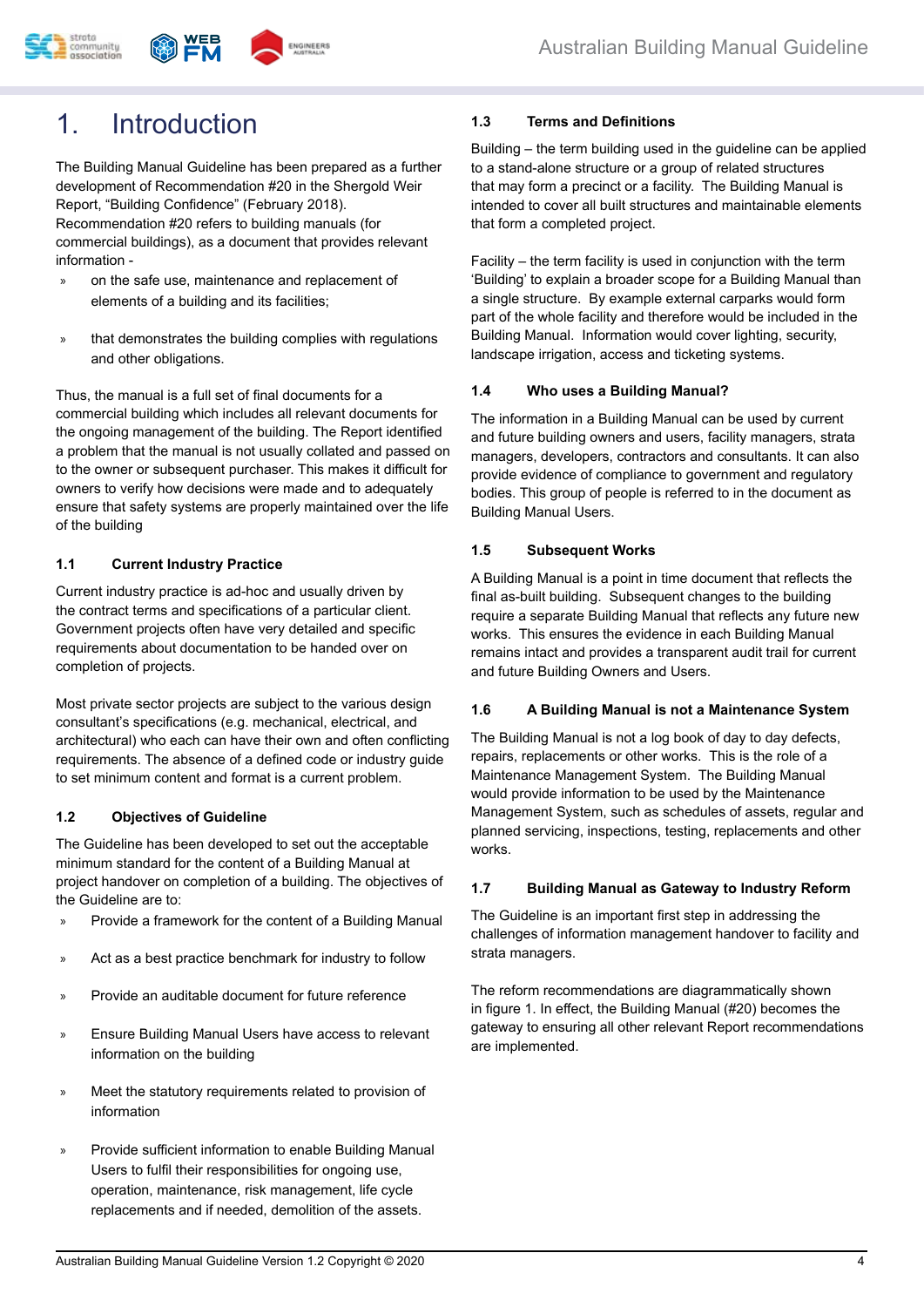

#### **Building Manual as a Gateway to Industry Reform (figure 1)**



## 2. Legal Requirements for Building Information

A range of laws require documentation to be created when a building is designed and constructed. These include the requirements for statutory approvals, preparation of plans, specifications and reports, manufacturers' manuals, test reports and certificates.

Often on more complex projects, a contract between an owner/ developer and a building contractor or consultant will place legal obligations on the contractor or consultant to provide documentation on completion of the project.

There is existing legislation, which varies across jurisdictions, that requires building and construction documents to be created, lodged and/or retained. The Building Confidence Report was commissioned by all state and territory building Ministers. That Report recommended all governments mandate the requirement for a comprehensive building manual (for commercial buildings), to be lodged with building owners and made available to successive purchasers of buildings.

The Report further states - "The building manual should be in

a digital format and be required to have prescribed information such as:

- » as-built construction documentation;
- » fire safety system details and maintenance requirements;
- » assumptions made in any performance solution (e.g. occupant characteristics);
- » building product information, including certificates and details of maintenance or safety requirements;
- » conditions of use—such as occupant numbers, loads, replacement of products after certain periods (e.g. glass after 25 years)."

All Governments have agreed to implement this recommendation. Pending this reform, this document provides a best practice guide to the creation of a 'comprehensive building manual' envisaged by the Report.

Some examples of relevant laws, which currently apply to require the creation and/or provision of documentation relating to the construction of buildings, follow.

#### **2.1 National Construction Code (NCC)**

Part A5 of the NCC sets out "the evidence needed to show that the NCC requirements are met and the solution is 'fit for purpose'". It gives examples of evidence to be prepared and retained which includes certificates, reports, calculations and any other documents showing compliance with the NCC.

The NCC references a number of relevant Australian Standards. There is currently no specific Australian Standard for the development of a Building Manual. However, there are various requirements for provision of information and documentation under separate standards. This can include requirements for copies of test results, commissioning data, compliance certificates, operations and maintenance manuals, manufacturer's instructions and as-built plans

#### **2.2 Buildings requiring a Building Manual**

Any new or existing building should come with documentation to enable the owners and users to safely use and maintain the building as intended. While a manual will be necessary for any kind of plant or structure, this document is intended to be used in relation to buildings which must meet the NCC requirements. These apply to buildings based on their intended purpose or use. The purpose or use of a building determines its classification under the NCC (attachment 1).

The legal requirement for a Building Manual may vary depending on the type of building. Class 1a single or multiple dwellings, may not require a detailed Building Manual as the buildings will have fewer services and facilities and are less complex compared to buildings such as high-rise apartments and commercial offices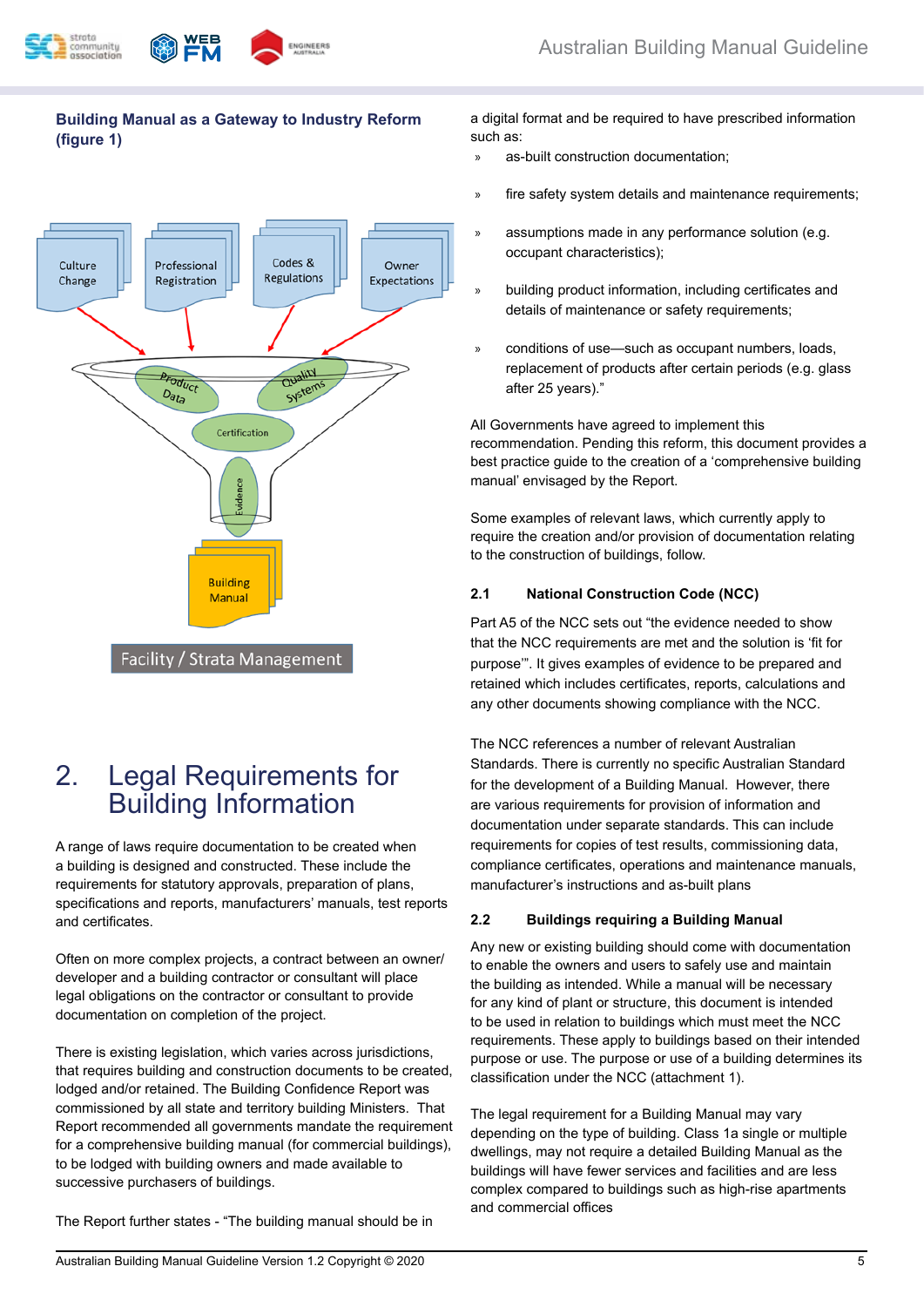

#### **2.3 Building Product Safety Laws**

In Queensland building product laws require information about all building products to be provided by all designers, manufacturers, importers, and suppliers of products to the next person in the supply chain. Installers of all building products must ensure the owner of the building is given the required information about the product.

The required information includes suitability of the product for the intended use and instructions on how to install or use it so that it is not non-conforming. A non-conforming product is one that is not safe or does not comply with any relevant regulatory provisions.

#### **2.4 Work Health Safety Laws**

The model Work Health and Safety (WHS) Laws apply in seven of the nine Australian jurisdictions.[1] In all jurisdictions WHS laws require safety to be considered as part of the design and construction of buildings which may be used as workplaces.

These obligations can apply to any building if business is conducted there or workers attend at any time to carry out maintenance or repairs.

All parties in the chain of design and construction, including the contractors and builders engaged to carry out building work, need to be aware of and comply with WHS obligations.

Under the model WHS Act[2] :

- The owners of buildings are to provide information to workers and users on safe use of the facilities; and
- » Designers, manufacturers and suppliers (including contractors and builders) are to provide information with their products including the purpose as designed, evidence that it is safe and the conditions necessary to ensure its safe use.
- » Owners can request the above safety information be provided to them and this is commonly done under building contracts which can place an obligation on the builder/contractor to provide information on completion of the works.

For more detailed description of the requirements an extract of the relevant sections of the Commonwealth WHS Act are at attachment 2.

The NSW EPAA Act has a specific clause relating to provision of information as a pre-condition to issue of an occupation certificate. Under clause 6.27, Owners Building Manual, it states

"(1) A certifier is not to issue an occupation certificate for a building that is of a class prescribed by the regulations unless a building manual for the building has been prepared and provided to the owner of the building in accordance with the requirements of the regulations.

(2) The regulations may make provision for or with respect to building manuals and, in particular, for or with respect to the following:

- A. the preparation, form and maintenance of building manuals,
- B. the content of a building manual (including requirements that a building manual identify in a consolidated format matters for on-going compliance in relation to the building concerned),
- C. the inspection of building manuals,

There are currently no regulations in force which support the operation of this clause.

#### **2.6 Body Corporate Legislation**

In each State and Territory there is legislation covering the establishment of strata titled residential and other facilities. Included under regulation is the responsibility of the original owner (Strata Developer) to provide 'documents' to be handed over to the Body Corporate at the first annual general meeting.

In the case of the QLD regulations the first meeting must be held within 2 months, if more than 50% of the lots are no longer held by the original owner (Developer), or 6 months after establishment of the scheme.

Using the QLD regulation (attachment 3) as a guide the information includes:

- » A register of assets
- » All plans and specifications, as builts
- » Relevant insurance policies
- » Independent valuations
- » Body Corporate information
- » Certificates of classification and fire safety
- Sinking Fund or long-term maintenance forecast

**<sup>2.5</sup> NSW Environmental Planning and Assessment Act 1979**

<sup>[1]</sup> Victoria and WA have not adopted the model WHS Laws

<sup>[2]</sup> The requirements in the Victorian and WA work health and safety legislation are similar to those set out above based on the Model WHS Laws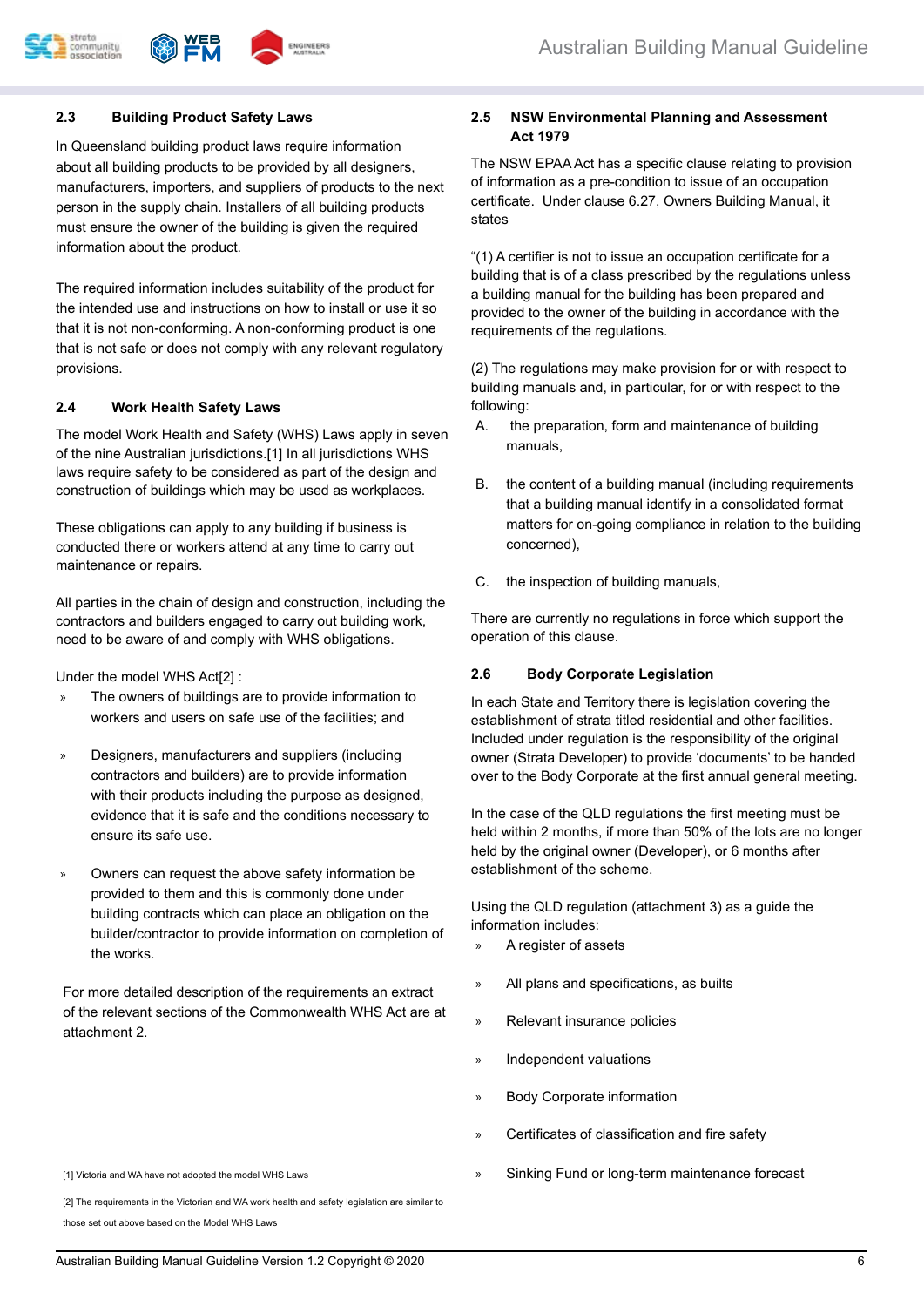## 3 Guideline Contents

#### **3.1 Purpose**

The purpose of a Building Manual is to capture information and documented evidence that enables building users to safely use, operate, maintain replace and, if needed, demolish the building over the design life cycle.

#### **3.2 The Building Manual and Sub Manuals**

The Building Manual for a building or a facility is made up of 4 primary Sub Manuals. These 4 Sub Manuals reflect the different providers and source of the relevant information. They are a Design Sub Manual, Development Sub Manual, Contractors Operations and Maintenance Sub Manual and a User Sub Manual.

Generally each Sub Manual would cover the following:

- **Design Sub Manual** –provides information to the new owners and users on the Safety in Design (SiD) reports, evidence of critical design and performance based solutions, limitations and capacities, how the new facilities are designed to be operated/maintained, life cycle replacements and demolition
- » **Development Sub Manual** –captures information that is outside either the designers and or the contractor's scope of responsibility. This can include early planning consents, development approvals, special environmental conditions, land and strata title documents and other information to which the owner or development team would have access.
- » **Contractors Operations and Maintenance Sub Manual**  –this is the traditional O&M Manual that is supplied by the Builder and their sub-contractors. It should include schedules of assets, operating and maintenance instructions, certificates, commissioning results, warranties, spare parts, as-built plans etc.

» **User Sub Manual** – this manual unlike the other manuals is not about what could be called the Base Building. This User Manual is for Strata Owners, Non-Residential Tenants or other users of the facilities. The User Manual should include copies of floor plans, user guides, e.g. access and security, safe use of appliances, copies of critical legal documents like completion and compliance certificates, land titles and other information relevant to that user group's needs.

#### **3.3 Manuals for Multiple Structures and Buildings**

The number of components to a Building Manual and their scope is determined by how the designers intended the new facilities to be operated and maintained.

In projects where multiple structures e.g. mixed-use developments are built, there is often integration of services across the facility as a whole. In this case it would be appropriate to prepare a Building Manual for the whole facility to reflect the designer's intent to long term management of the works. The 'buildings' within the facility would be treated as locations in order to properly describe and schedule the safe use of the assets and equipment.

Alternatively, if a project has a number of separate stages of work which deliver stand-alone buildings at different times then it may be appropriate to provide a Building Manual for each separate building.

The key issue is how was the new facility 'designed' to be safely operated and maintained.

#### **Building Manual Structure (Figure 2)**

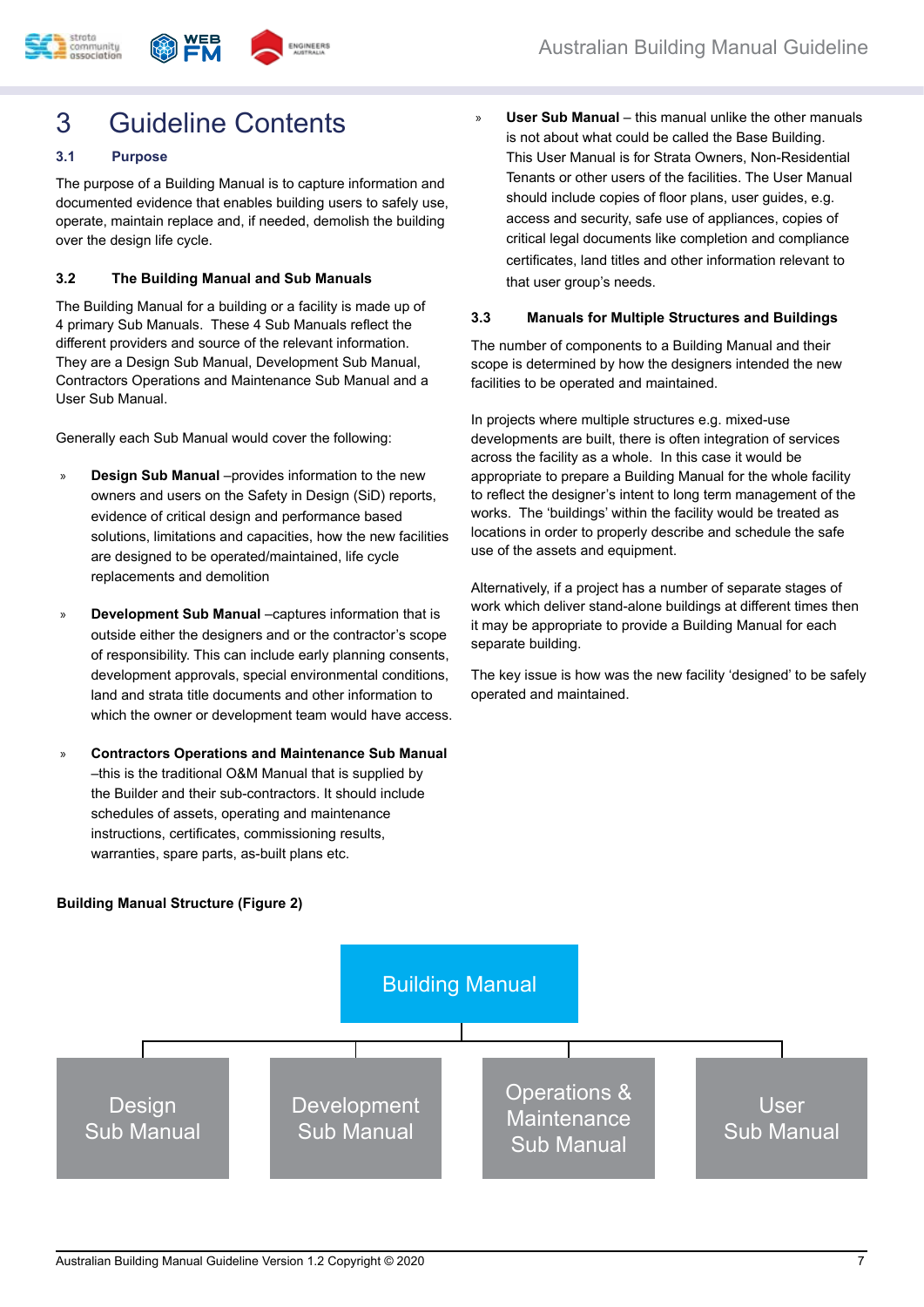



#### **3.4 Roles in Preparing and Finalising a Building Manual**

The preparation and finalisation of a Building Manual involves three responsibilities:

- » Providing the source of the actual Building Manual information and content
- » Checking the proposed content of the Building Manual is relevant and accurate
- » Accepting the final completed Building Manual

The table below provides indicative roles and responsibilities. These may vary from project to project depending on the scope of work allocated to different parties and any applicable contractual requirements or laws in the relevant state or territory.

| <b>Manual and</b><br><b>Roles</b>                            | <b>Provider (Source)</b>                                                                                                                                                                                                                  | <b>Checking</b>                                                                                                                    | Acceptance <sup>1</sup>                                                                                                   |
|--------------------------------------------------------------|-------------------------------------------------------------------------------------------------------------------------------------------------------------------------------------------------------------------------------------------|------------------------------------------------------------------------------------------------------------------------------------|---------------------------------------------------------------------------------------------------------------------------|
| <b>Design Manual</b>                                         | Design Consultants, e.g.<br>Architect<br>$\mathcal{D}$<br>Engineers<br>$\mathcal{D}$<br>Structural, Electrical<br>Hydraulics, Civil<br>Fire Systems/Safety<br><b>Building Services,</b><br>Geotechnical, Lifts, Façade,<br>Communications | $\mathcal{V}$<br>Design<br>or Project<br>Manager                                                                                   | $\mathcal{D}$<br>Owners Representative/<br>Developer<br>Project Certifier or Building<br>$\mathcal{V}$<br>Surveyor        |
| <b>Development</b><br><b>Manual</b>                          | Development team<br>$\mathcal{V}$                                                                                                                                                                                                         | Project<br>$\mathcal{D}$<br>Manager                                                                                                | <b>Owners Representative/</b><br>$\mathcal{V}$<br>Developer<br>Project Certifier or Building<br>$\mathcal{P}$<br>Surveyor |
| <b>Operations and</b><br><b>Maintenance</b><br><b>Manual</b> | Sub-Contractors e.g.<br>Air Conditioning<br>$\mathcal{V}$<br>Electrical<br>$\mathcal{V}$<br><b>Fire Services</b><br>$\mathcal{V}$<br>Plumbing<br>$\mathcal{D}$<br>Lifts<br>$\mathcal{V}$<br>Communications<br>$\mathcal{V}$               | Head<br>$\mathcal{D}$<br>Contractor<br>or Builder<br>Design<br>$\mathcal{V}$<br>Consultants<br>Project<br>$\mathcal{D}$<br>Manager | <b>Owners Representative/</b><br>$\mathcal{V}$<br>Developer<br>Project Certifier or Building<br>$\gg$<br>Surveyor         |
| <b>User Manual</b>                                           | Development Team or Head<br>Contractor or Builder                                                                                                                                                                                         | Project<br>»<br>Manager                                                                                                            | <b>Owners Representative/</b><br>$\mathcal{D}$<br>Developer<br>Project Certifier or Building<br>$\mathcal{V}$<br>Surveyor |

1 In the future, relevant laws may require the Building Manual to be approved by the statuatory permit issuing authority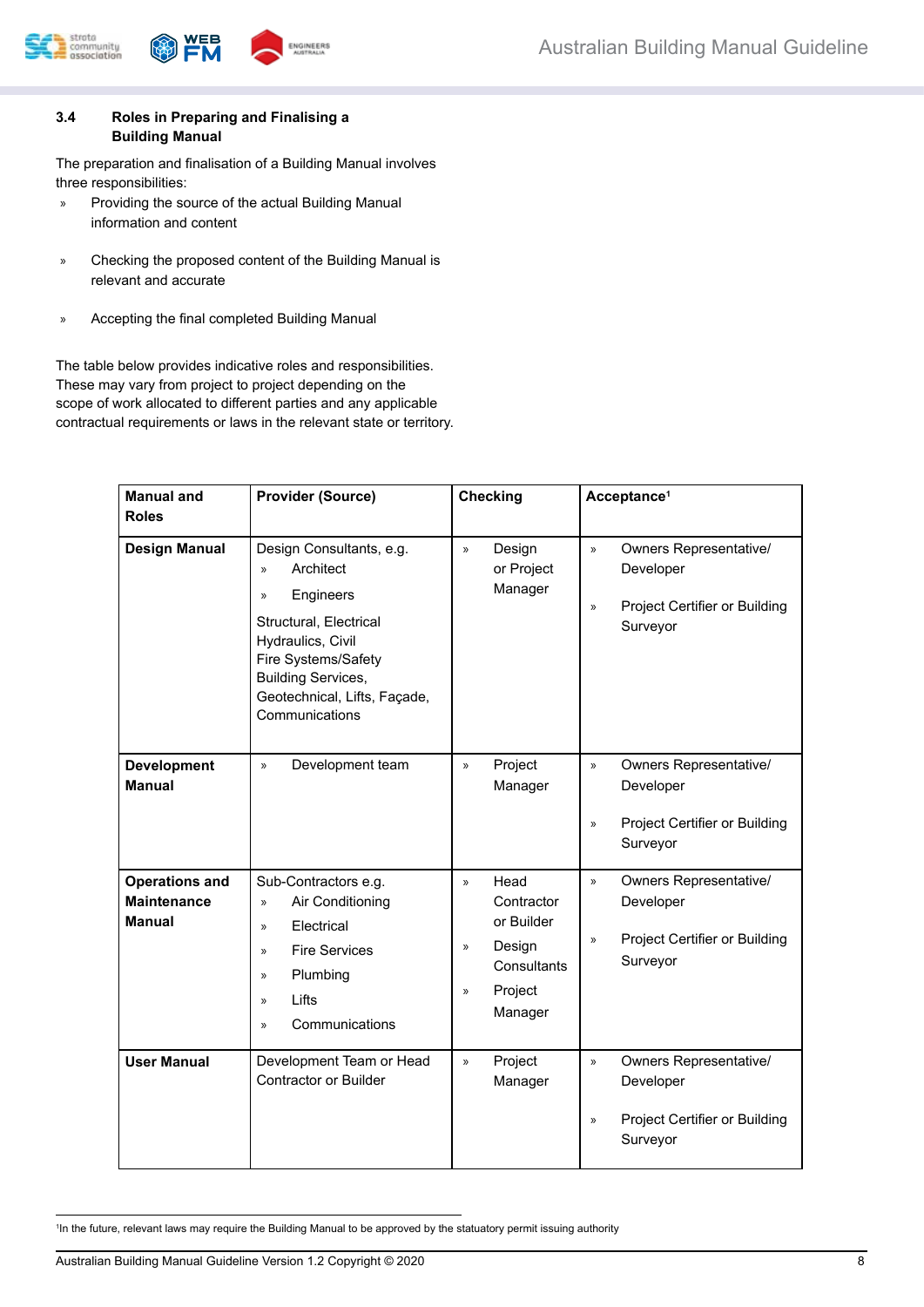

#### **3.5 Table of Contents**

The following is an outline of the table of contents or headings that can be used to develop each component of the Building Manual.

#### **3.5.1 Design Sub Manual**

The design process is a staged development from initial concept, schematic through to final design. There can be a number of stages depending on the complexity and scope of the works.

The Design Sub Manual is broken into a set of parts/chapters for each design discipline, e.g. Architectural, Mechanical, Electrical, Lifts, Structural, Hydraulics, Fire Services. For each Designer their part.chapter headings should include:

| <b>Section Heading</b>                                                                                                                                        | <b>Content</b>                                                                                                                                                                                                                                                                                                                                    |  |
|---------------------------------------------------------------------------------------------------------------------------------------------------------------|---------------------------------------------------------------------------------------------------------------------------------------------------------------------------------------------------------------------------------------------------------------------------------------------------------------------------------------------------|--|
| Purpose &<br><b>Objectives</b>                                                                                                                                | description of the new facilities<br>purpose, capabilities, capacities,<br>limitations and the like                                                                                                                                                                                                                                               |  |
| <b>Consultant Details</b>                                                                                                                                     | Consultant team contact details                                                                                                                                                                                                                                                                                                                   |  |
| <b>Design</b><br><b>Development</b><br><b>Reports</b><br>Introduction<br>$\mathcal{V}$<br>Findings<br>$\gg$<br>Options<br>»<br>Safety in Design<br>»<br>(SiD) | Each Design Stage, (e.g. Concept,<br>Schematic, Final) Scope or brief<br>Results of design and product<br>research and investigation<br>Assessment of design options and<br>products selected SiD Sub headings<br>Scope and Objectives<br>»<br>Research<br>$\mathcal{D}$<br><b>Risk Assessment</b><br>$\mathcal{D}$<br><b>Actions Taken</b><br>X) |  |
| <b>Recommendations</b>                                                                                                                                        | Design option recommendation for<br>each stage                                                                                                                                                                                                                                                                                                    |  |
| <b>Safety in Design</b><br>(Amendments)                                                                                                                       | Changes to Design affecting<br>y)<br>SiD and product selection<br>during construction, e.g.<br>changed material selections<br><b>Revised Risk Assessments</b><br>»<br><b>Actions Taken</b><br>$\mathcal{D}$                                                                                                                                       |  |
| <b>Owners Instructions</b>                                                                                                                                    | Instructions to the Owners/Users<br>on how the completed works are<br>to be safely operated, maintained,<br>demolished and any life cycle<br>considerations                                                                                                                                                                                       |  |
| <b>Attachments</b>                                                                                                                                            | Copies of relevant documents,<br>evidence of research, plans, photos,<br>scope changes, product information,<br>data sheets, performance and<br>deemed to satisfy design solutions,<br>progressive construction compliance<br>inspection certificates etc                                                                                         |  |

#### **3.5.2 Development Sub Manual**

The Development Sub Manual captures information and documentation that is not normally provided by either the Designers or the Contractors. This owner information is critical particularly during any sale and due diligence process.

| <b>Section Heading</b>          | <b>Content</b>                                                                                                                                                         |
|---------------------------------|------------------------------------------------------------------------------------------------------------------------------------------------------------------------|
| <b>Purpose &amp; Objectives</b> | Description of the new<br>facilities purpose, capabilities,<br>capacities, limitations and the<br>like                                                                 |
| <b>Development Details</b>      | Development team contact<br>details, project address                                                                                                                   |
| <b>Planning Assessments</b>     | Development and<br>environmental assessments                                                                                                                           |
| <b>Planning Approvals</b>       | Development Approvals,<br>Environmental Consents, Other                                                                                                                |
| <b>Utilities Approvals</b>      | Power, Water, Gas, Sewerage,<br>Telecommunications                                                                                                                     |
| <b>Other Authorities</b>        | Road, rail, air, Defence                                                                                                                                               |
| <b>Land Titles</b>              | Land title plans, Strata titles, by-<br>laws, subdivisions, easements,<br>deeds, survey plans                                                                          |
| <b>Other Conditions</b>         | Adjoining owner protection<br>or access, local government,<br>special access, security, fire,<br>life safety and maintenance<br>agreements                             |
| <b>Other Documents</b>          | Land and Development<br>valuations, insurance policies in<br>place, pre-existing Agreements<br>(Management, licences, leases)                                          |
| <b>Final Certificates</b>       | Design and Installation<br>Certifications, Compliance<br>documents, Occupancy<br>Certificates, Schedule of<br><b>Essential Services (fire and life</b><br>safety)      |
| <b>Project Warranties</b>       | Designer warranties, Contractor<br>Warranties, copies of insurance<br>certificates, e.g. Professional<br>indemnities, Builders Warranty<br>Insurance, Defect Bonds etc |
| <b>Attachments</b>              | Copies of relevant documents,<br>certificates, plans, approvals,<br>reports                                                                                            |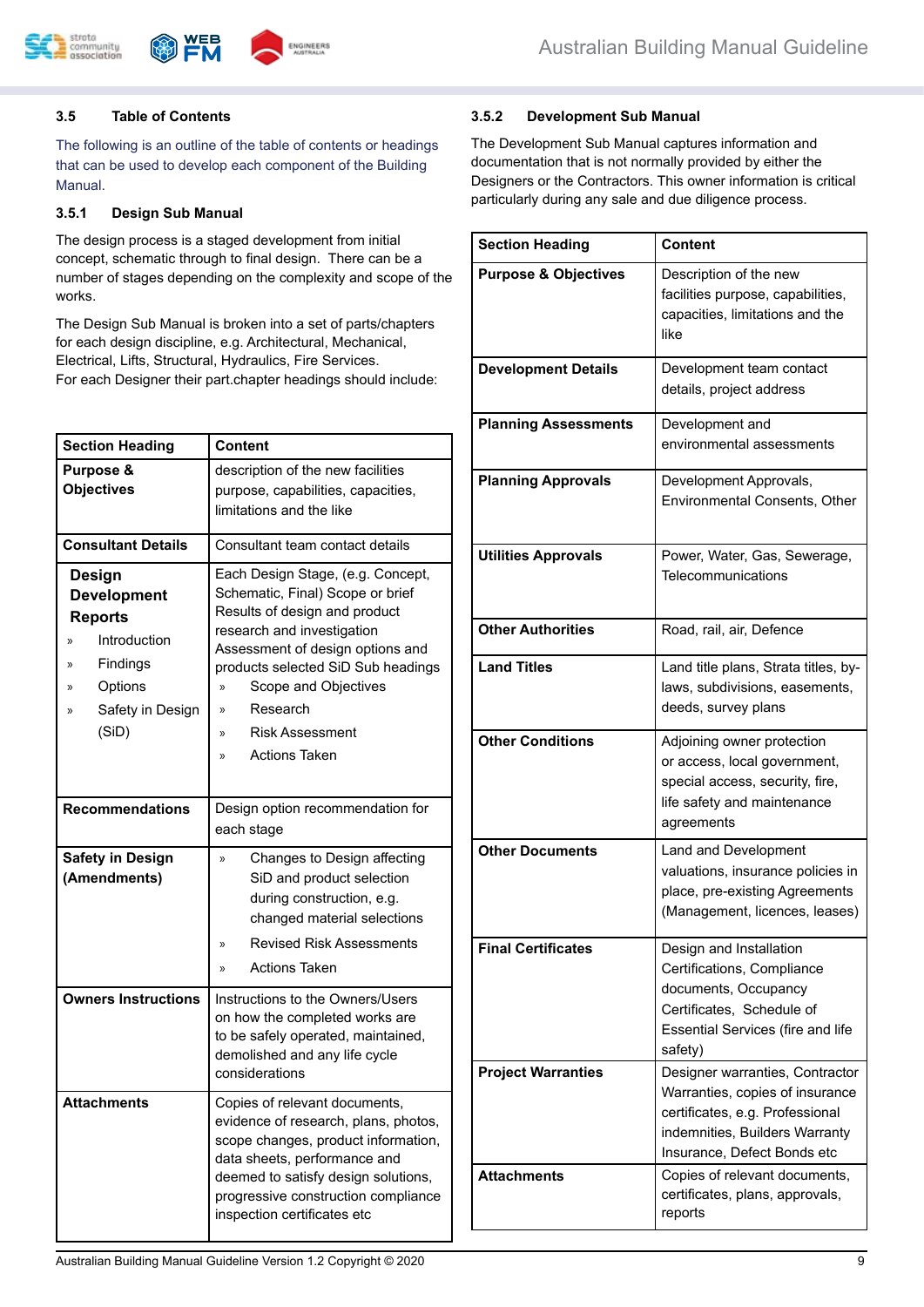

#### **3.5.3 Operations and Maintenance Sub-Manual**

The O&M Sub Manual is normally made up of separate 'Trade' based parts/chapters prepared by each specialist sub-contractor. In some jurisdictions only the licenced trade is authorised to provide this type of information. Example Trade Manuals include:

- » Mechanical Services air conditioning systems, heating and cooling etc
- » Electrical Services electrical distribution, switchboards, lighting, emergency power
- » Electrical or Dry Fire smoke and thermal detection systems (this can be done by the electrician however should not be incorporated into the general electrical manual)
- » Hydraulics Services water and sewer systems, stormwater drainage, taps, sanitary ware, hot water, water and effluent treatment
- » Hydraulic or Wet Fire hydrants, hose reels, extinguishers, sprinklers and the like (this can be done by the Plumber however like the Electrical Fire Manual should not be incorporated into the general hydraulics or plumbing manual)
- Lifts and Escalators vertical passenger and goods lifts, escalators, travelators, hoists and the like
- » Floor Finishes carpets, tiling, timber boards, vinyl, terrazzo etc
- » Roofing tiled, metal, membrane and other roofing elements such as internal gutters, downpipes
- » Waterproofing systems/products used, test and verification documents, product data sheets
- » Safety Systems roof and high level safe access systems, harnesses, anchors etc
- » Other Trades where information is required to verify proper installation and operation, maintenance, product safety data, warranties and as-built documents

The above list is an example only. The actual project scope of works and the breakup of the various trade packages of work will define the extent of Trade Manuals required.

For each Trade Manual/chapter the following section or headings should be used:

| <b>Section/Heading</b>            | <b>Content</b>                                                                                                                                                                                                                                                                                                                                    |
|-----------------------------------|---------------------------------------------------------------------------------------------------------------------------------------------------------------------------------------------------------------------------------------------------------------------------------------------------------------------------------------------------|
| Introduction and<br>scope         | This is a basic introduction about the<br>project, the builder, and the scope of<br>work documented in the manual.                                                                                                                                                                                                                                |
| <b>Assets</b>                     | Record information describing items of<br>equipment, assets, or elements of the<br>work.                                                                                                                                                                                                                                                          |
| <b>Maintenance</b>                | Documents the maintenance schedules<br>and tasks required to maintain a piece<br>of equipment/assets and hence prevent<br>breakdown and/or meet compliance<br>and manufacturer requirements.                                                                                                                                                      |
| <b>Operations</b>                 | This section should be used to record<br>relevant information on the Operations<br>of the system and or assets. It<br>should also include important safety<br>instructions, product information,<br>special tools, cleaning and operating<br>instructions and troubleshooting to<br>assist in solving problems to prevent<br>expensive call outs. |
| Commissioning                     | Important test results and performance<br>criteria relating to commissioning and<br>operations should also be included                                                                                                                                                                                                                            |
| <b>Certificates</b>               | Record and upload copies of<br>certificates and other required<br>certifications                                                                                                                                                                                                                                                                  |
| <b>Warranties</b>                 | Record specific warranty and certificate<br>reference information                                                                                                                                                                                                                                                                                 |
| Spare parts                       | Record any relevant information on<br>the Spare Parts data for the assets<br>provided as part of the contract. It may<br>also include information on spare parts<br>suppliers                                                                                                                                                                     |
| <b>Help and contact</b>           | This section should be used to record<br>information to allow the Client to call<br>for expert assistance in relation to the<br>assets included in the project. This<br>would include the main contractors,<br>sub-contractors and suppliers                                                                                                      |
| <b>Drawings and</b><br>references | This section allows you to attach/<br>bind and or upload information like<br>as-built plans, copies of specifications,<br>complete product manuals and other<br>documents relevant to the works and<br>the O&M Manual.                                                                                                                            |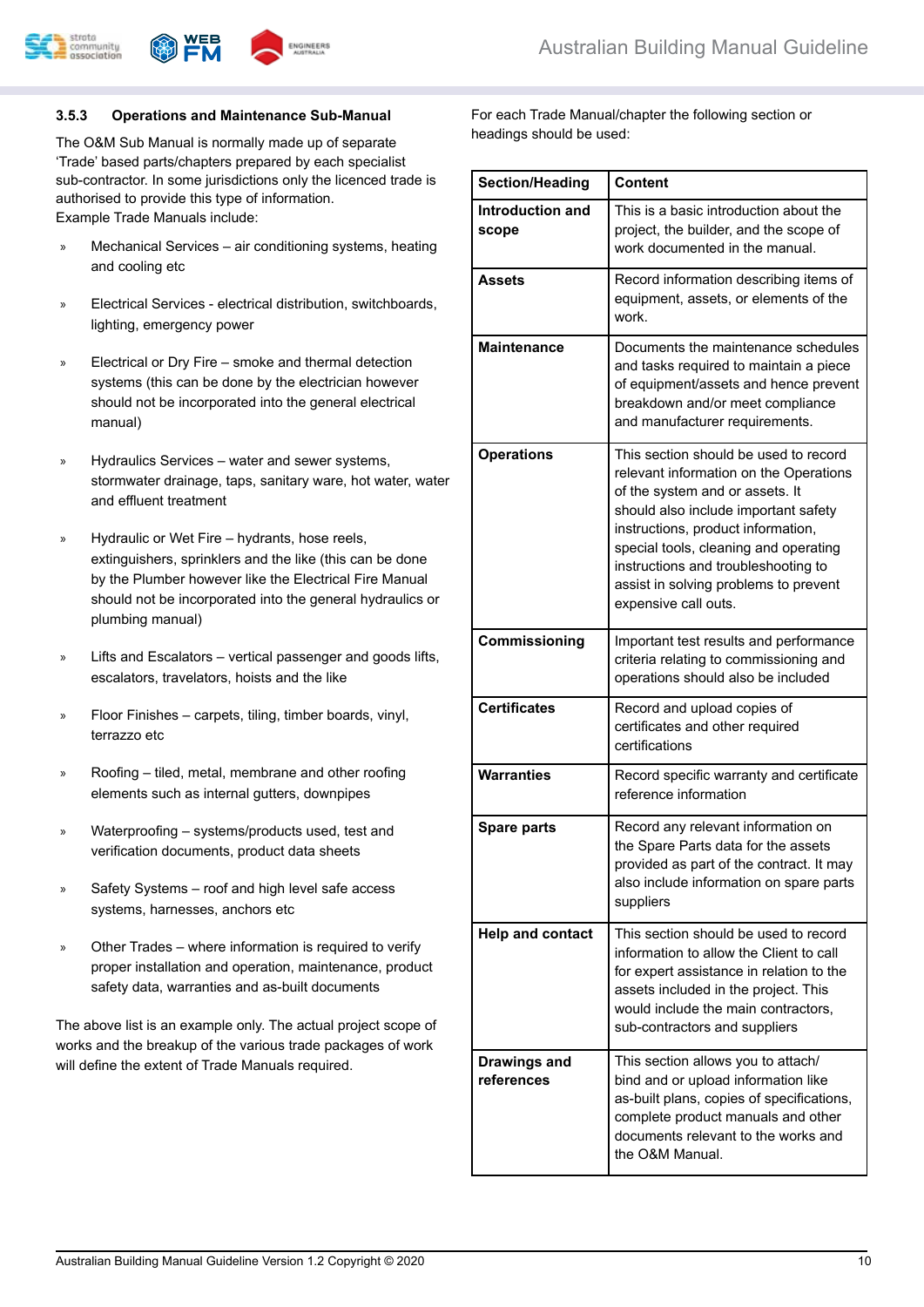

#### **3.5.4 User Sub Manual**

The User Sub Manual is to inform a Strata Owner or other User on critical items relevant to their use of the facilities. The User Sub Manual would be a part of the building manual as a separable portion that can be easily supplied to new and subsequent owners/users. By example if there are 300 Apartments then, 100 copies of the one bed configuration plus 100 copies of the two bed plus 99 copies of the three bed and one copy for the penthouse.

It should include information on fixtures fittings, and appliances (FF&A) in plain and simple English with clear manufacturer instructions on safe use and maintenance.

| <b>Section/Heading</b>                                        | <b>Content</b>                                                                                                                                                                                                   |
|---------------------------------------------------------------|------------------------------------------------------------------------------------------------------------------------------------------------------------------------------------------------------------------|
| <b>Purpose &amp; Objectives</b>                               | description of the new facilities<br>purpose, capabilities, capacities,<br>limitations and the like                                                                                                              |
| <b>Help and Contact</b>                                       | Contact details for the<br>Development and Contractor Team<br>plus instructions on defects and<br>rectifications                                                                                                 |
| <b>Fire and Life Safety</b>                                   | Description of fire and life safety<br>systems and instructions on<br>their proper use and users<br>responsibilities                                                                                             |
| <b>Occupant Plans</b>                                         | Floor plans and layouts applicable<br>to each Units configuration                                                                                                                                                |
| <b>Equipment &amp; Systems</b>                                | Instructions and manufactures<br>information on safe operation<br>and maintenance of installed<br>appliances and systems applicable<br>to the user, e.g. lifts, security,<br><b>HVAC</b>                         |
| <b>Fixtures, Fittings &amp;</b><br><b>Appliances FF&amp;A</b> | Instructions and manufactures<br>information on safe operation<br>and maintenance of installed<br>FF&A applicable to the user, e.g.<br>dishwashers, internet connected<br>equipment, communications,<br>lighting |
| <b>By-Laws and Rules</b>                                      | Copy of any By-Laws and rules<br>applicable to the conduct of the<br>user in the facility                                                                                                                        |
| <b>Land Titles</b>                                            | Land title plans, subdivisions,<br>easements, deeds etc                                                                                                                                                          |
| <b>Planning and</b><br><b>Authority Approvals</b>             | Development Approvals,<br>Environmental Consents, Power,<br>Water, Gas, Sewerage Road, Rail,<br>Air Adjoining owner agreements,<br>special access, security, fire, life<br>safety arrangements, Other            |
| <b>Final Certificates</b>                                     | Occupancy and other Certificates,<br>other documents and policies<br>relating to the strata scheme                                                                                                               |
| <b>Project Warranties</b>                                     | Designer Warranties, Contractor<br>Warranties, copies of insurance<br>certificates                                                                                                                               |
| <b>Other (Depreciation)</b>                                   | Designer Warranties, Contractor<br>Warranties, copies of insurance<br>certificates                                                                                                                               |
| <b>Attachments</b>                                            | Copies of relevant documents,<br>certificates, plans, approvals,<br>reports etc                                                                                                                                  |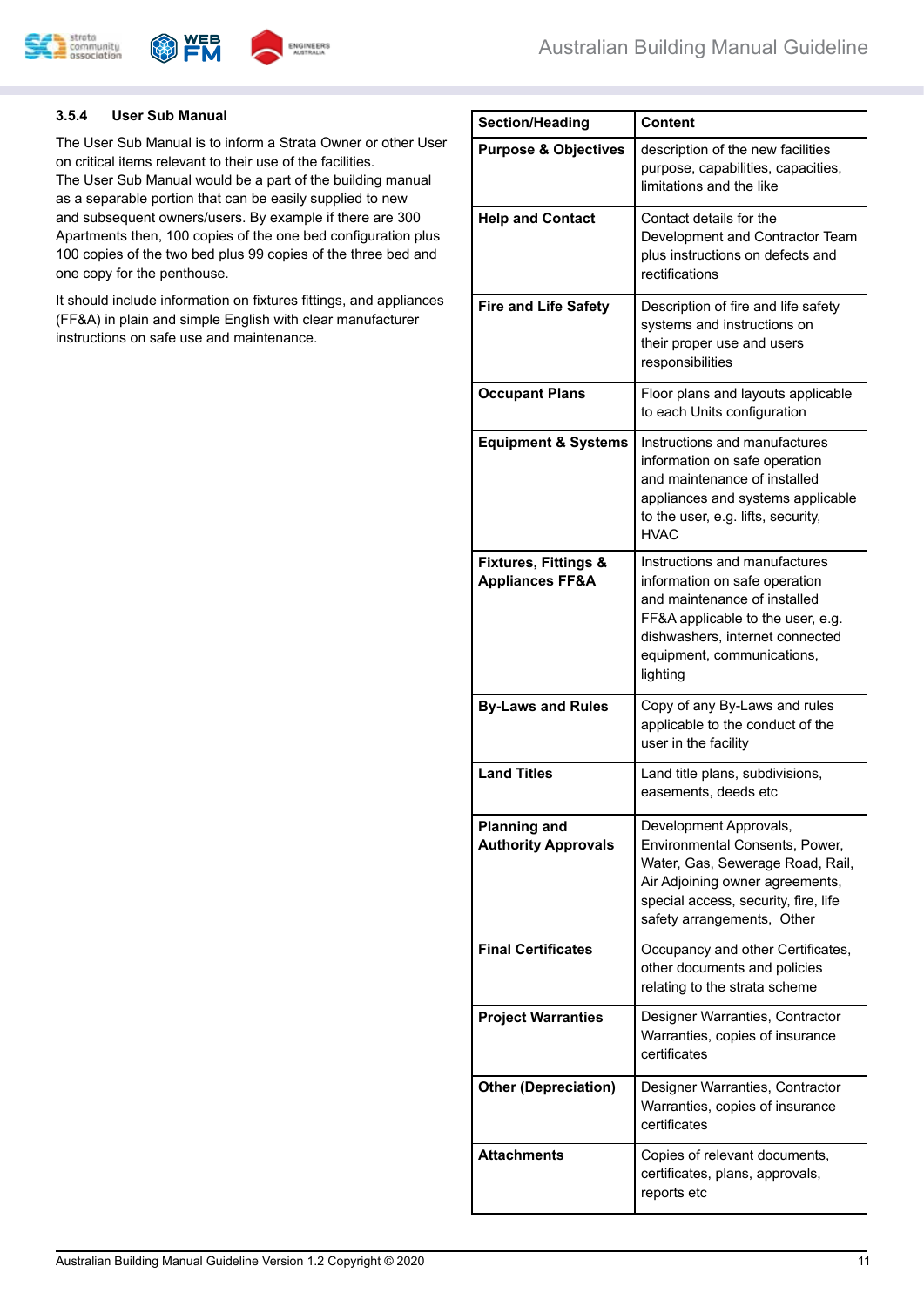#### **3.6 Additional requirements for Building Manuals**

These guides to the structure and contents of a building manual are not comprehensive. It is important to check if the new facility has any special requirements not addressed in this guide that provide evidence of 'fit for purpose'. By example:

**ENGINEER:** 

- » local authorities may require inclusion of special instructions for owners and users in cases of extreme weather conditions.
- » contract/specifications may include extra requirements unique to that type of facility.

#### **3.7 Cost of Building Manual Preparation**

This Guideline has been prepared so that no information required in the Building Manual is extra to what the Designers, Developer and Contractors already have available to them or are obligated to provide. As a result there should be no extra costs to provide the content set out in this Guideline.

Some costs may be incurred where special applications are used to collate the data into a usable document.

If a third party is engaged to prepare and create a Building Manual as a duplication of the normal process then this will increase costs substantially.

#### **3.8 Building Manual Format**

Most users of the Building Manual would prefer electronic copy to hard copy folders. Electronic formats like Word, PDF and the like allow for PC or networked storage and can be accessed relatively easily. Hard copy documents require storage and strict controls on borrowing to prevent loss, and not many facility managers make good librarians.

Also as most of the information used to develop a Building Manual is electronic in the first instance (Word, Spreadsheet, PDF, Web download, etc) it makes sense to create the Building Manual in electronic format.

The use of special software applications needs careful consideration before they are adopted. Issues include:

- » Does the software need a licence and annual fees?
- » Will the owner have the capacity to host and support the application?
- » Is it easily accessible by internal and external users?
- Can the software be easily transferred to a new owner without restriction?

In many instances special software can become a limitation and risk. Issues such as compliance with statutory obligations for ready access to information are critical. Universal applications like PDF are a better solution for long term use, accessibility and ownership transfer.

#### **3.9 Building Manual Timetable**

#### **3.9.1 Preparation**

The Design and Development Sub Manuals should commence at the very beginning of the project. The contractors O&M Sub Manual and User Manual should follow at commencement of site works.

This allows the teams to capture information and the relevant documents progressively as they become available. The benefit of this approach is to avoid the last minute panic to complete the Building Manual on time.

The latest time the preparation of the Building Manual should commence is 30 days after work starts on site. This should allow the Design and Development team time to assemble their information for the pre-build phases. It also ensures the contractors have a clear guide on what is needed, where it is to be placed and no excuse for any delays at completion.

#### **Building Manual Preparation Timetable (figure3)**

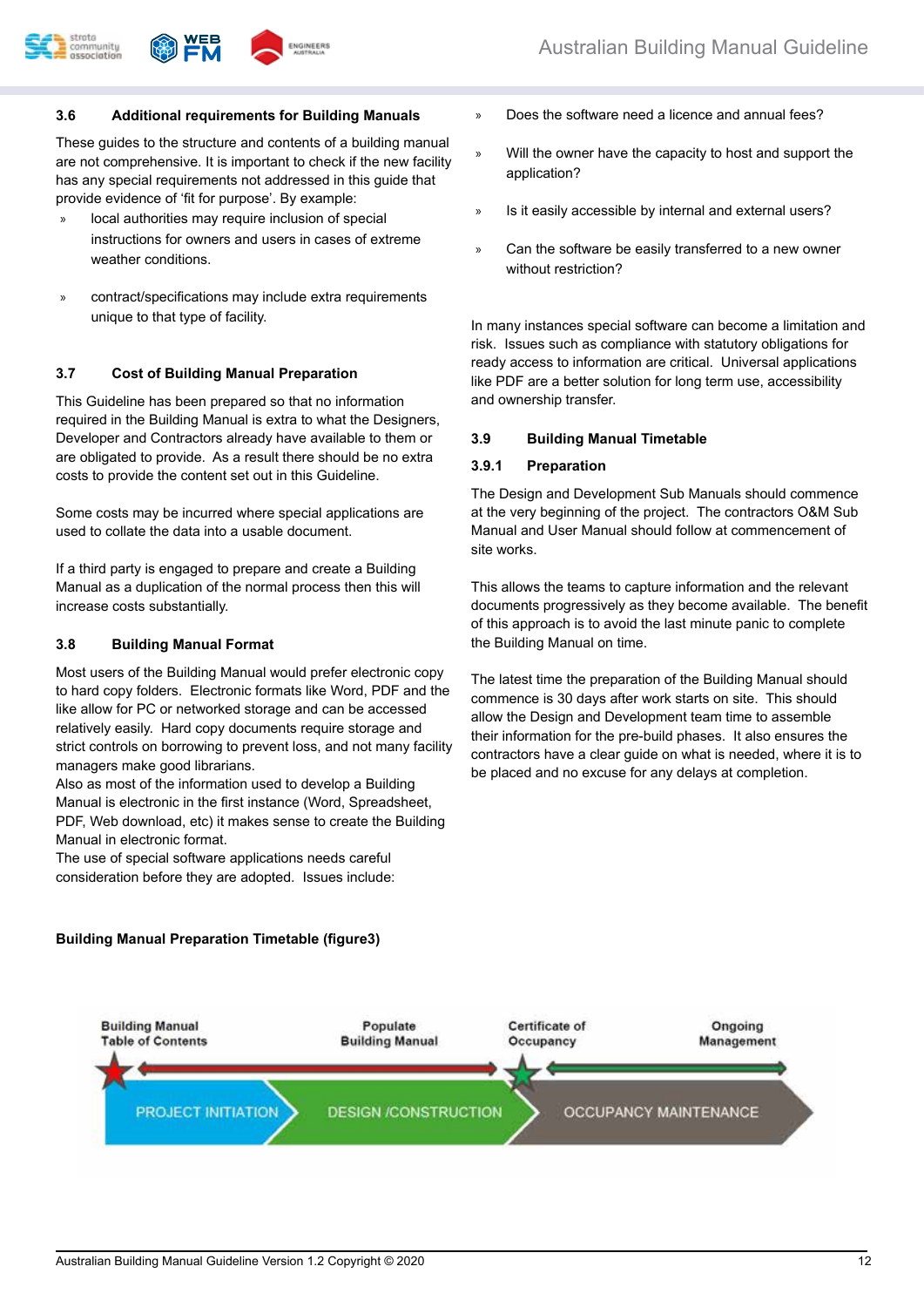

#### **3.9.2 Building Manual Completion**

The Building Manual is a critical document and, as recommended in the Report, should be a 'condition precedent' to granting practical completion, final contract payments and issuing a certificate of occupancy. Given its importance under the WHS Act and other regulations, a new owner should reject handover/ acceptance of the new facilities without the documentation suggested in this Guide.

This imposes a responsibility on the project team to ensure the Building Manual has been checked by the various consultants and others and all updates are completed ready for final acceptance prior to any planned handover or practical completion date. The project team should consult with the owner's representative to agree an acceptable time period prior to handover or completion. This allows the owner to both review and, if needed, implement suitable management arrangements for use and maintenance of the new facilities.

As a general guide the fully checked and completed Building Manual should be available for review by the owner a minimum of 30 days prior to the date for handover or completion

#### **3.10 Building Manual Distribution**

Most contracts and specifications detail the number of copies of the Building Manual to be supplied.

Where stand-alone applications like Word are used to prepare the Building Manual there is a need to supply draft copies of each contributors file for checking by the project consultants, owner representatives and certifiers. This may involve a number of draft and updates depending on the errors found.

Where a Building Manual has been prepared using tailored applications (e.g. WebFM Omtrak) the need for draft copies is eliminated as consultants and others can check and validate the Manuals on-line. The final Building Manual can then be extracted in parts as necessary and converted to PDF for issue to owners and users as needed.

As outlined, the purpose of the Building Manual is to inform a new owner and user on the correct and safe operation, maintenance and life cycle management of the new facilities. Therefore, copies should be provided to new owners, their building managers and the users such as each Strata Owner or Non-Residential Tenant as needed.

### 4. Attachments

#### **4.1 Attachment 1 – National Construction Code Classes of Buildings**

The following is an extract from the NCC on Classes of Buildings and Structures

Class 1: one or more buildings which in association constitute—

(a) Class 1a — a single dwelling being—

(i) a detached house; or

(ii) one of a group of two or more attached dwellings, each being a building, separated by a fire-resisting wall, including a row house, terrace house, town house or villa unit; or

(b) Class  $1b$  —

(i) a boarding house, guest house, hostel or the like—

(A) with a total area of all floors not exceeding 300 m2 measured over the enclosing walls of the Class 1b; and

(B) in which not more than 12 persons would ordinarily be resident; or

(ii) 4 or more single dwellings located on one allotment and used for short-term holiday accommodation, which are not located above or below another dwelling or another Class of building other than a private garage.

Class 2: a building containing 2 or more sole-occupancy units each being a separate dwelling.

Class 3: a residential building, other than a building of Class 1 or 2, which is a common place of long term or transient living for a number of unrelated persons, including—

(a) a boarding house, guest house, hostel, lodging house or backpackers accommodation; or

(b) a residential part of a hotel or motel; or

(c) a residential part of a school; or

(d) accommodation for the aged, children or people with disabilities; or

(e) a residential part of a health-care building which accommodates members of staff; or

(f) a residential part of a detention centre. Class 4: a dwelling in a building that is Class 5, 6, 7, 8 or 9 if it is the only dwelling in the building.

Class 5: an office building used for professional or commercial purposes, excluding buildings of Class 6,7,8 or 9.

Class 6: a shop or other building for the sale of goods by retail or the supply of services direct to the public, including— (a) an eating room, café, restaurant, milk or soft-drink bar; or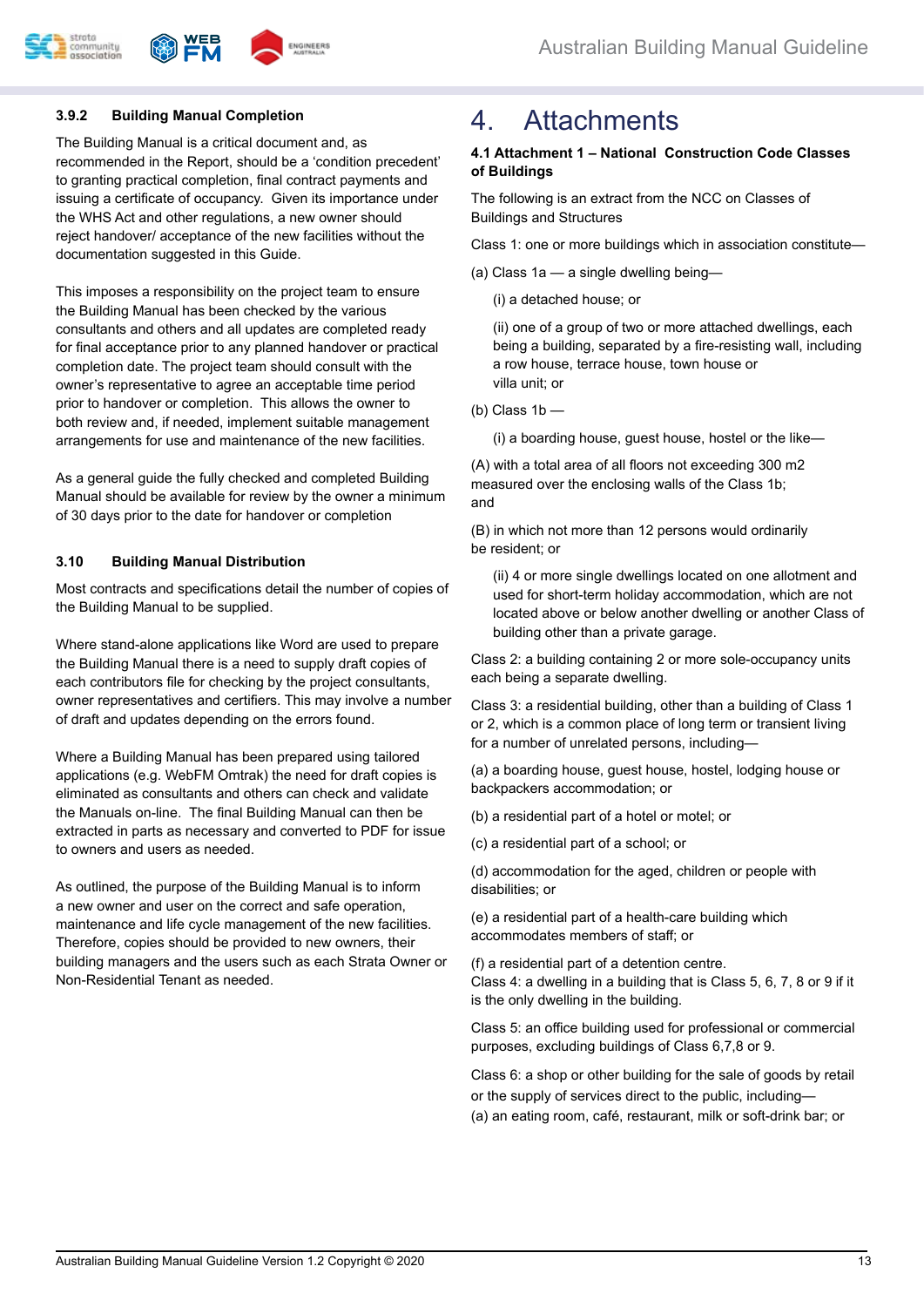



**(**b) a dining room, bar area that is not an assembly building, shop or kiosk part of a hotel or motel; or

(c) a hairdresser's or barber's shop, public laundry, or undertaker's establishment; or

(d) market or sale room, showroom, or service station. Class 7: a building which is—

(a) Class 7a —a carpark; or

(b) Class 7b — for storage, or display of goods or produce for sale by wholesale.

Class 8: a laboratory, or a building in which a handicraft or process for the production, assembling, altering, repairing, packing, finishing, or cleaning of goods or produce is carried on for trade, sale, or gain.

Class 9: a building of a public nature—

(a) Class 9a —a health-care building, including those parts of the building set aside as a laboratory; or

(b) Class 9b — an assembly building, including a trade workshop, laboratory or the like in a primary or secondary school, but excluding any other parts of the building that are of another Class; or

(c) Class 9c — an aged care building. Class 10: a non-habitable building or structure—

(a) Class 10a — a non-habitable building being a private garage, carport, shed, or the like; or

(b) Class 10b — a structure being a fence, mast, antenna, retaining or freestanding wall, swimming pool, or the like; or

(c) Class 10c —a private bushfire shelter.

#### **4.2 Attachment 2 - Extract Commonwealth Work Health Safety Act**

The following is an extract from the Commonwealth Work Health Safety Act as it relates to the provision of information by owners, designers and contractors (suppliers).

Part 2 Health and Safety duties, Division 2 Primary duty of care, sect 19, 3, (f) states

"…person conducting a business or undertaking must ensure, so far as is reasonably practicable:

(f) the provision of any information, training, instruction or supervision that is necessary to protect all persons from risks to their health and safety arising from work carried out as part of the conduct of the business or undertaking;"

In addition, the WHS Act also requires Designers and Contractors to also provide certain information.

For Designers the Commonwealth WHS Act under section 22, Duties of persons conducting businesses or undertakings that design plant, substances or structures in part states in sect (4)

"The designer must give adequate information to each person

who is provided with the design for the purpose of giving effect to it concerning:

(a) each purpose for which the plant, substance or structure was designed; and

(b) the results of any calculations, analysis, testing or examination referred to in subsection (3), including, in relation to a substance, any hazardous properties of the substance identified by testing; and

(c) any conditions necessary to ensure that the plant, substance or structure is without risks to health and safety when used for a purpose for which it was designed or when carrying out any activity referred to in subsection (2)(a) to (e).

(5) The designer, on request, must, so far as is reasonably practicable, give current relevant information on the matters referred to in subsection (4) to a person who carries out, or is to carry out, any of the activities referred to in subsection (2)(a) to (e)."

For Contractors the WHS Act also requires the provision of information, under section 25 Duties of persons conducting businesses or undertakings that supply plant, substances or structures. In section (4) its states

"The supplier must give adequate information to each person to whom the supplier supplies the plant, substance or structure concerning:

(a) each purpose for which the plant, substance or structure was designed or manufactured; and

(b) the results of any calculations, analysis, testing or examination referred to in subsection (3), including, in relation to a substance, any hazardous prop**e**rties of the substance **i**dentified by testing; and

(c) any conditions necessary to ensure that the plant, substance or structure is without risks to health and safety when used for a purpose for which it was designed or manufactured or when carrying out any activity referred to in subsection (2)(a) to (e).

(5) The supplier, on request, must, so far as is reasonably practicable, give current relevant information on the matters referred to in subsection (4) to a person who who carries out, or is to carry out, any of the activities referred to in subsection  $(2)(a)$  to  $(e)$ ."

#### **4.3 Attachment 3 – Extract QLD Body Corporate and Community Management (Standard Module) Regulation 2008**

Chapter 4 Body corporate meetings— Act, section 104 Part 2 Administrative arrangements for body corporatemeetings Division 2 Special provisions for first annual general meeting

79 Documents and materials to be handed over to body corporate at first annual general meeting.

(1) At the first annual general meeting, the original owner must give the following to the body corporate—

(a) a register of assets containing an inventory of all body corporate assets;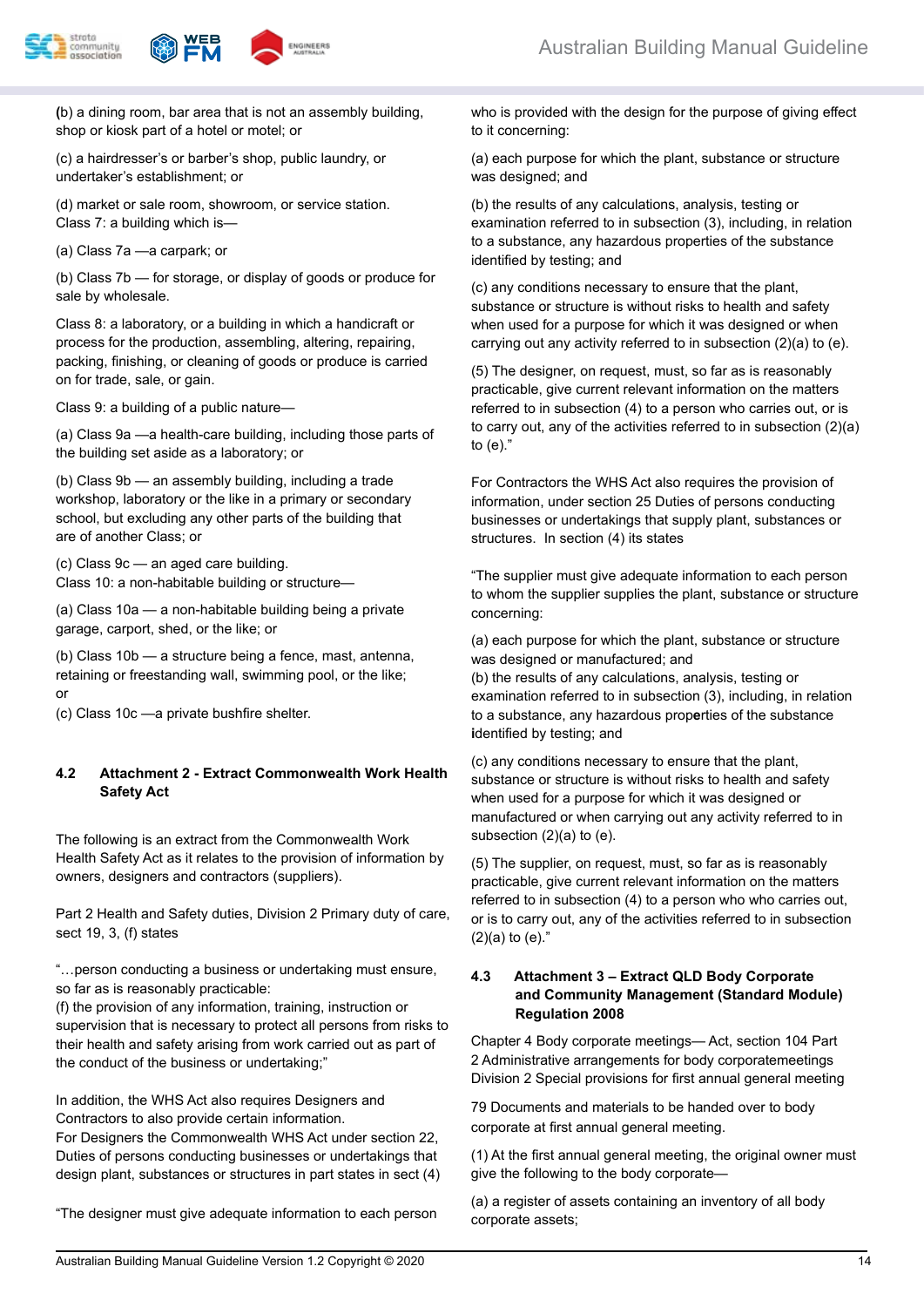



(b) all plans, specifications, diagrams and drawings of buildings and improvements forming part of scheme land (as built) showing water pipes, electrical wiring, drainage, ventilation ducts, air conditioning systems and other utility infrastructure;

(c) all policies of insurance taken out by the original owner for the body corporate;

(d) an independent valuation for each building the body corporate must insure under chapter 8, part 9;

(e) documents in the original owner's possession or control relevant to the community titles scheme,including, for example, the body corporate's roll, books of account, meeting minutes, registers, any body corporate manager or service contractor engagement or letting agent authorisation, correspondence and tender documentation;

(f) the body corporate's seal;

(g) documents in the original owner's possession or control relevant to the buildings or improvements on scheme land, not including certificates of title for individual lots, or documents evidencing rights or obligations of the original owner that are not capable of being used for the benefit of the body corporate or an owner (other than an owner who is the original owner) of a lot, but including—

(i) contracts for building work, or other work of a developmental nature, carried out on scheme land; and

(ii) certificates of classification for buildings and fire safety certificates;

(h) administrative and sinking fund budgets showing the body corporate's estimated spending for the first financial year;

(i) a detailed and comprehensive estimate of the body corporate's sinking fund expenditure for the scheme's first 10 financial years that must include an estimate for the repainting of common property and of buildings that are body corporate assets.

Maximum penalty—150 penalty units.

(2) If documents of the types mentioned in subsection (1) come into the original owner's possession after the body corporate's first annual general meeting, the original owner must hand them over to the body corporate's secretary at the earliest practicable opportunity.

Maximum penalty—20 penalty units.

**The Australian Building Manual Guideline by WebFM, Engineers Australia and Strata Community Association.**

## 5. Contact Details

#### **WebFM Pty Ltd**

webfm.net 1300 135 815

#### **Strata Community Association**

stratacommunity.org.au 02 9492 8250

#### **Engineers Australia**

engineersaustralia.org.au 02 6760 6555